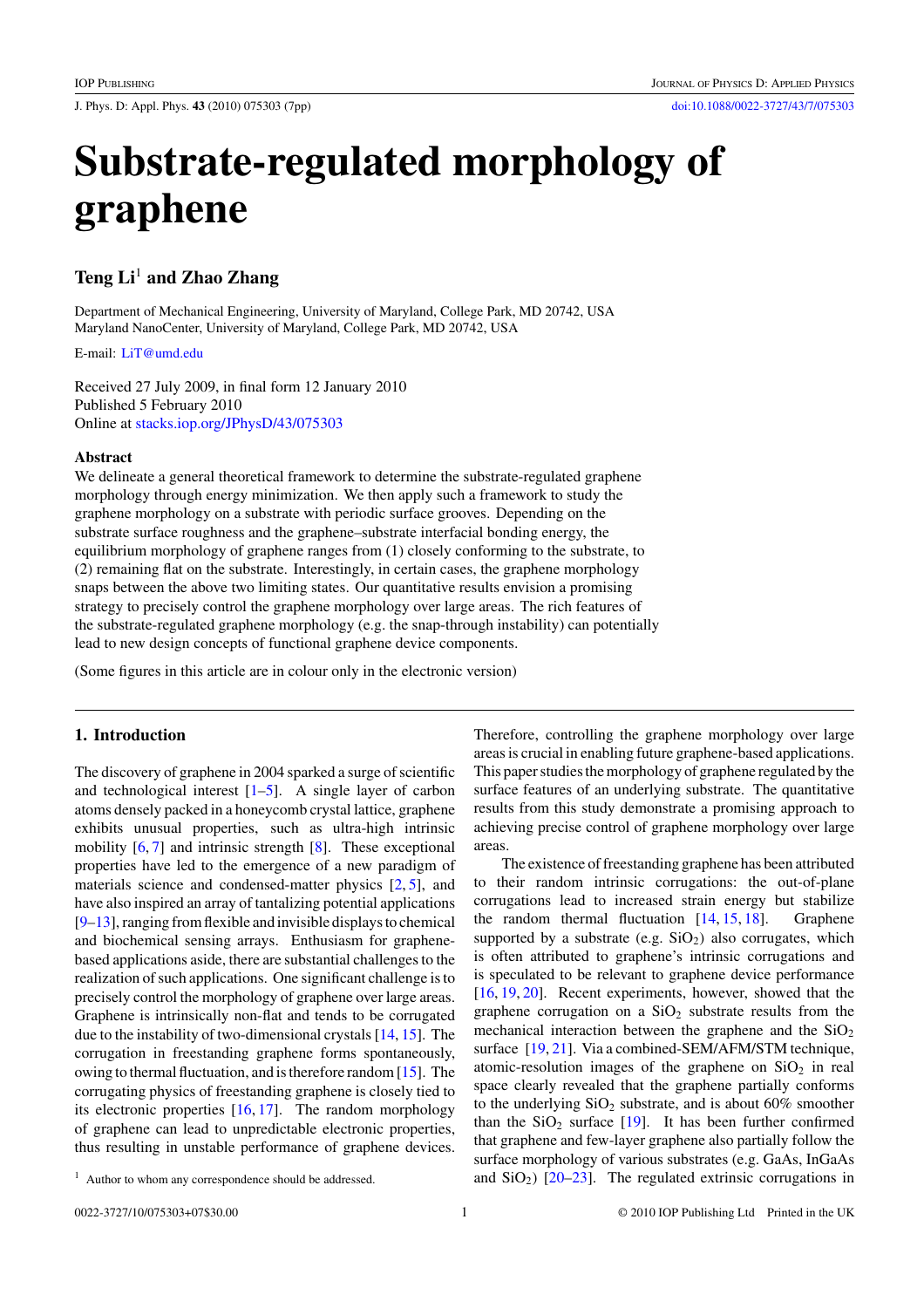<span id="page-1-0"></span>substrate-supported graphene are essentially distinct from the random intrinsic corrugations in freestanding graphene. The extrinsic substrate regulation on the graphene morphology is shown to be strong enough to prevail over the intrinsic random corrugations in graphene.

So far, the available experimental evidence on the morphology of substrate-supported graphene is suggestive, but preliminary: the quantitative relationship between the graphene morphology and the substrate surface roughness has not been studied; the effect of graphene–substrate interaction on the graphene morphology remains elusive. To address these largely unexplored issues, in this paper, we delineate a theoretical framework to determine the substrate-regulated graphene morphology through energy minimization. We then apply such a framework to study the graphene morphology on a substrate with periodic surface grooves. Depending on substrate surface roughness and graphene–substrate interfacial adhesion, the equilibrium morphology of graphene ranges from (1) closely conforming to the substrate, to (2) remaining flat on the substrate. Interestingly, in certain cases, the graphene morphology snaps between the above two distinct states. The quantitative results from this study demonstrate a promising approach to achieving precise control of graphene morphology over large areas. Since the morphology of graphene strongly influences its electronic characteristics, it will be possible to design desired graphene device components (e.g. with tunable electrical conductivity) by tailoring the graphene to the desired morphology.

#### **2. Energetic framework**

The equilibrium graphene morphology regulated by the underlying substrate is governed by the interplay among three types of free energies: (1) *graphene–substrate interaction energy,* (2) *graphene strain energy and* (3) *substrate strain energy*.

- (1) The interaction between mechanically exfoliated graphene and its underlying substrate is usually weak and can be characterized by van der Waals forces. For graphene epitaxially grown from a substrate, the graphene–substrate interaction energy results from their chemical bonding. In practice, weak physical bonding (e.g. van der Waals forces) and strong chemical bonding may co-exist in the graphene-on-substrate structure. The contributions of the chemical bonding to the interaction energy are additive to that of the van der Waals bonding.
- (2) As the graphene partially conforms to the substrate surface morphology, the graphene strain energy increases, resulting from the out-of-plane bending as well as the in-plane stretching. Furthermore, the graphene out-ofplane deformation defines its resulting morphology.
- (3) The substrate strain energy depends on the substrate stiffness and the external mechanical loads. Graphene has been fabricated mostly on rigid substrates (e.g. SiO2*)*. Without external mechanical loads, the interaction between the ultra-thin graphene and the rather thick substrate results in negligible strain energy in the substrate.



**Figure 1.** Schematics of the energetics of the substrate regulation on graphene morphology. The strain energy and the graphene–substrate interaction energy are plotted as functions of the graphene corrugation amplitude *A*g. The total free energy minimizes at an equilibrium value of  $A_{\rm g}$ . A similar energy profile holds for the total energy as a function of *h* (not shown). (Colour online.)

If the graphene, however, is transferred onto a flexible substrate (e.g. polymers or elastomers) [\[13,](#page-5-0) [24\]](#page-6-0), and the resulting structure is subject to large deformation, the strain energy of the substrate can become comparable to that of the graphene and the graphene–substrate interaction energy, and thus needs to be considered to determine the equilibrium graphene morphology.

The graphene partially conforming to an underlying substrate can then be understood as follows. As the graphene corrugates to follow the substrate surface morphology, the graphene strain energy and the substrate strain energy increase; on the other hand, by partially conforming to the substrate, the graphene–substrate interaction energy decreases. The total free energy of the system (denoted by the sum of the graphene strain energy and the graphene–substrate interaction energy) minimizes, from which the equilibrium graphene morphology on the substrate can be determined (figure 1).

## **3. Graphene morphology regulated by substrate surface grooves: a case study**

In this section, to benchmark the above energetic framework, we study the graphene morphology regulated by a substrate with periodic surface grooves. Here we focus on the mechanically exfoliated graphene spontaneously regulated by a rigid  $SiO<sub>2</sub>$  substrate, without external mechanical loads. As discussed above, the graphene–substrate interaction can be characterized by the weak van der Waals forces. The resulting strain energy in the substrate is negligible.

#### *3.1. Model configuration*

The substrate surface grooves lie in the *y* direction and have a sinusoidal profile in the  $x-z$  plane (figure  $2(a)$  $2(a)$ ). A blanket graphene monolayer mechanically exfoliated on such a substrate partially conforms to the substrate surface, thus assuming a corrugated morphology similar to the substrate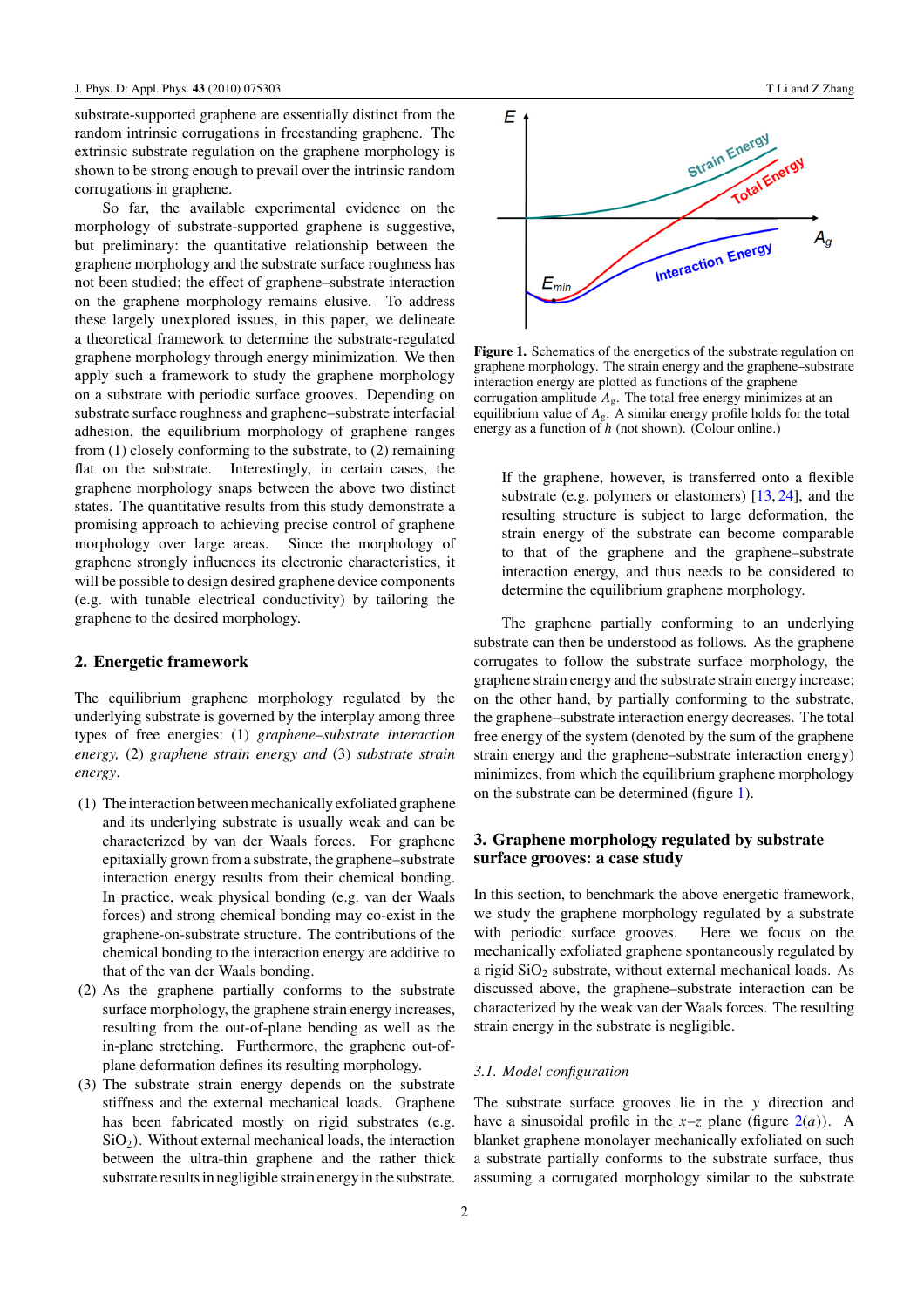

<span id="page-2-0"></span>

**Figure 2.** (*a*) Schematics of a blanket graphene partially conforming to a substrate with sinusoidal surface grooves. (*b*) The view of the graphene and the substrate surface in the  $x-z$  plane. Point A denotes a carbon atom in the graphene and point B denotes a substrate location within a distance of *R* from point A. (Colour online.)

surface grooves but with a smaller amplitude. The graphene morphology and the substrate surface are described by

$$
w_{g}(x) = A_{g} \cos \frac{2\pi x}{\lambda},
$$
  
\n
$$
w_{s}(x) = A_{s} \cos \frac{2\pi x}{\lambda} - h,
$$
\n(1)

respectively, where  $\lambda$  is the groove wavelength, *h* is the distance between the middle planes of the graphene and the substrate surface,  $A_g$  and  $A_s$  are the amplitudes of the graphene corrugation and the substrate surface grooves, respectively (figure  $2(b)$ ). Given the symmetry and periodicity of the structure in figure 2, we only need to consider a graphene segment of a half sinusoidal period (e.g.  $0 < x < \lambda/2$ ) and the underlying substrate.

#### *3.2. Graphene–substrate interaction energy*

The graphene–substrate interaction energy is given by summing up all interaction energies due to van der Waals force between the carbon atoms in the graphene and the substrate atoms. Denoting the interaction energy potential between a graphene–substrate atomic pair of distance  $r$  by  $V(r)$ , the interaction energy *E*int between a graphene of area *S* and a

$$
E_{\rm int} = \int_{S} \int_{V_{\rm s}} V(r) \rho_{\rm s} dV_{\rm s} \rho_{\rm C} dS, \qquad (2)
$$

where  $\rho_c$  is the homogenized carbon atom area density of graphene that is related to the equilibrium carbon–carbon bond length *l* by  $\rho_c = 4/(3\sqrt{3}l^2)$  and  $\rho_s$  is the volume density of substrate atoms (i.e. the number of substrate atoms over a volume d $V_s$  is  $\rho_s dV_s$ ) [\[25,](#page-6-0) [26\]](#page-6-0). It has been shown that the homogenized description of the discrete carbon atoms in graphene can capture the feature of the graphene–substrate interface [\[26\]](#page-6-0).

The distance between a point  $(x_g, 0, w_g)$  on the graphene and a point graphene and a point  $(x_s, y_s, z_s)$  in the substrate is  $r = \sqrt{(x_s - x_s)^2 + y_s^2 + (w_g - z_s)^2}$ , where  $w_g = A_g \cos((2\pi/\lambda))$  $(x_g - x_s)^2 + y_s^2 + (w_g - z_s)^2$ , where  $w_g = A_g \cos((2\pi/\lambda))$  $x_g$ *)* and  $z_s \leq A_s \cos((2\pi/\lambda)x_s) - h$ . The graphene–substrate interaction energy per unit area over a half period of graphene is given by

$$
E_{\rm int} = \frac{1}{\lambda/2} \int_0^{\lambda/2} \rho_{\rm C} dx_{\rm g} \int_{V_s} V(r) \rho_{\rm s} dV_{\rm s}
$$
  
=  $\frac{\rho_{\rm C} \rho_{\rm s}}{\lambda/2} \int_0^{\lambda/2} dx_{\rm g} \int_{-\infty}^{\infty} dx_{\rm s} \int_{-\infty}^{\infty} dy_{\rm s} \int_{-\infty}^{A_s \cos\left(\frac{2\pi}{\lambda}x_{\rm s}\right) - h}$   

$$
V \left( \sqrt{(x_{\rm g} - x_{\rm s})^2 + y_{\rm s}^2 + \left(A_{\rm g} \cos\left(\frac{2\pi}{\lambda}x_{\rm g}\right) - z_{\rm s}\right)^2} \right) dz_{\rm s}.
$$
 (3)

While equation  $(3)$  is applicable to any pair potential  $V(r)$ , here we use the Lennard-Jones 6-12 potential,  $V_{\text{LJ}}(r)$  =  $4\varepsilon(\sigma^{12}/r^{12} - \sigma^6/r^6)$ , to represent the graphene–substrate van der Waals force, where  $\sqrt[6]{2\sigma}$  is the equilibrium distance of a graphene–substrate atomic pair and *ε* is the bonding energy at the equilibrium distance.

The van der Waals force rapidly decays as the distance of an atom pair increases from its equilibrium value. Therefore, the interaction energy between a carbon atom in the graphene and the underlying substrate can be estimated by the van der Waals interactions of this carbon atom with its adjacent portion of the substrate (e.g. within a certain distance). The interaction energy defined in equation (3) is then computed using a Monte Carlo numerical strategy as described below. For a given carbon atom in the graphene, only the substrate portion within a distance of *R* to this carbon atom is taken into account in computing the graphene–substrate interaction energy (figure  $2(b)$ ). Then *n* locations in such a substrate portion are randomly generated. The interaction energy between the given carbon atom and the substrate is then estimated by

$$
E(x_g) = \rho_s V_{\Pi} \frac{1}{n} \sum_{i=1}^{n} V_{\text{LJ}}(r_i),
$$
 (4)

where  $x_g$  is the *x* coordinate of the given carbon atom,  $r_i$  is the distance between the given carbon atom and the *i*th random substrate location and  $V_{\Pi}$  is the volume of the substrate portion inside a sphere with its centre at the given carbon atom and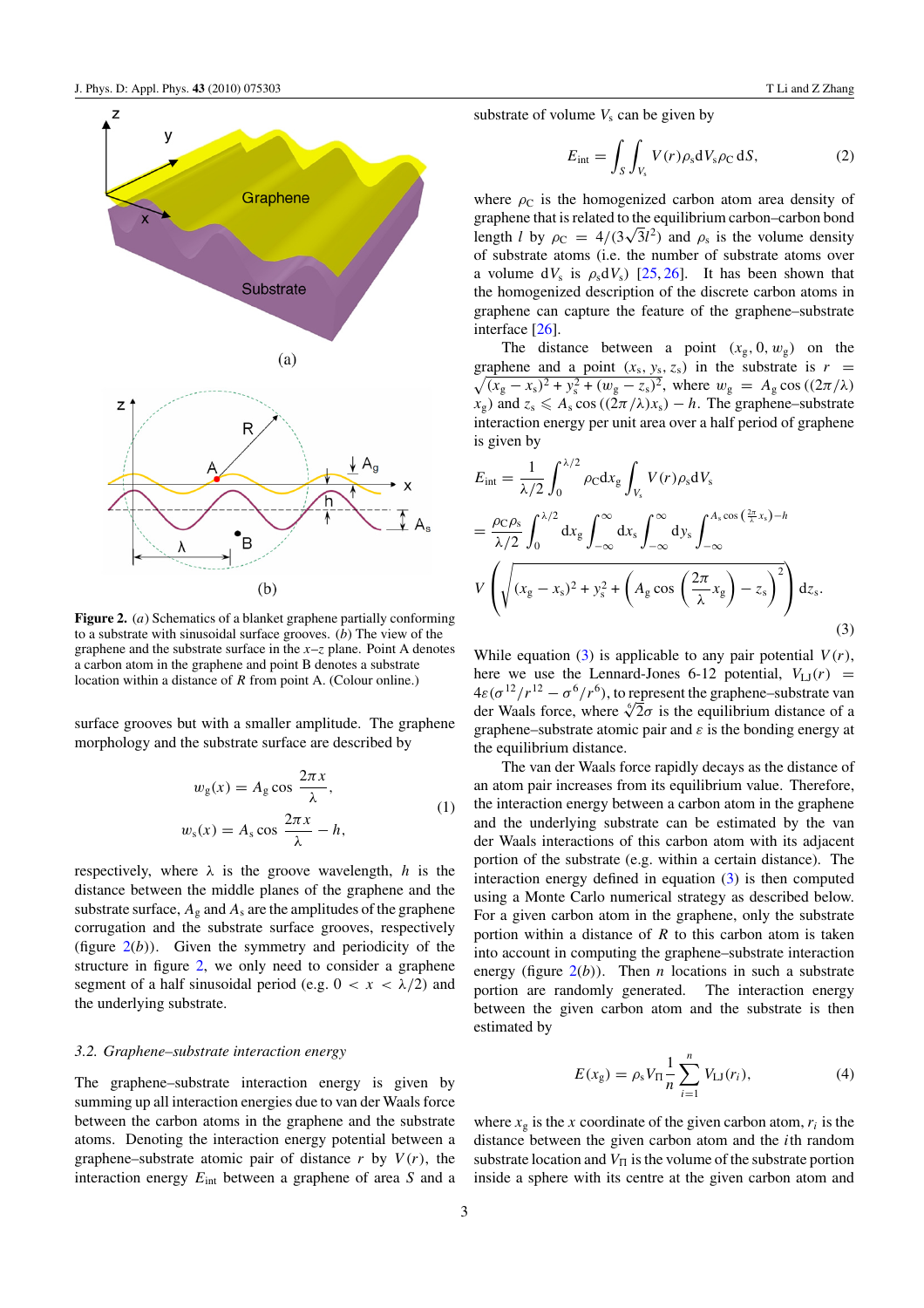<span id="page-3-0"></span>a radius of *R*. The graphene–substrate interaction energy per unit area over a half period of graphene can then be estimated by

$$
E_{\text{int}} = \frac{\rho_{\text{g}}}{\lambda/2} \int_0^{\lambda/2} E(x_{\text{g}}) dx_{\text{g}}.
$$
 (5)

As *n* and *R* become larger, the values of equation (5) converge to the theoretical value of equation (5). In all simulations, we take  $R = 3$  nm and  $n = 10^6$ , which lead to less than one per cent variation of the estimated values of *E*int.

#### *3.3. Graphene strain energy*

As the graphene spontaneously follows the surface morphology of the substrate (imagine a fabric conforms to a corrugated surface), the strain energy in the graphene results mainly from out-of-plane bending of the graphene, while the contribution from in-plane stretching of the graphene to the strain energy is negligible. Denoting the out-of-plane displacement of the graphene by  $w_g(x, y)$ , the strain energy  $E_g$  of the graphene over its area *S* can be given by

$$
E_{g} = \int_{S} \left[ \left( \frac{\partial^{2} w_{g}}{\partial x^{2}} + \frac{\partial^{2} w_{g}}{\partial y^{2}} \right)^{2} - 2(1 - \nu) \left( \frac{\partial^{2} w_{g}}{\partial x^{2}} \frac{\partial^{2} w_{g}}{\partial y^{2}} - \left( \frac{\partial^{2} w_{g}}{\partial x \partial y} \right)^{2} \right) \right] dS
$$
 (6)

where *D* and *ν* are the bending rigidity and Poisson's ratio of graphene, respectively [\[27\]](#page-6-0).

By substituting  $w_g(x)$  defined in equation [\(1\)](#page-2-0) into equation (6), the graphene bending energy per unit area over such a half period is given by

$$
E_{\rm g} = \frac{1}{\lambda/2} \int_0^{\lambda/2} \frac{D}{2} \left(\frac{\partial^2 w_{\rm g}}{\partial x^2}\right)^2 dx = \frac{4\pi^4 D A_{\rm g}^2}{\lambda^4}.\tag{7}
$$

The equilibrium morphology of the graphene on the substrate, described by  $w(x, y)$ , can then be determined by minimizing the total free energy  $(E_g + E_{int})$ .

For a given substrate surface morphology (i.e.  $\lambda$  and  $A_s$ ), the graphene bending energy  $E<sub>g</sub>$  is a function of the amplitude of graphene corrugation *A*g, and monotonically increases as *A*<sup>g</sup> increases (e.g. equation [\(4\)](#page-2-0)). On the other hand, the graphene– substrate interaction energy  $E_{int}$  is a function of  $A_g$  and  $h$ . Due to the nature of van der Waals interaction, *E*int minimizes at finite values of  $A_g$  and  $h$ . As a result, there exists a minimum value of  $(E_{\rm g} + E_{\rm int})$  where  $A_{\rm g}$  and *h* define the equilibrium morphology of the graphene on the substrate (figure [1\)](#page-1-0). In simulations, the equilibrium values of  $A<sub>g</sub>$  and  $h$  are obtained numerically by minimizing the sum of  $E_{int}$  (from equation (5)) and  $E<sub>g</sub>$  (from equation (7)).

### **4. Results and discussion**

We will next describe the simulation results using the following dimensionless groups:  $A_g/A_s$ ,  $h/\sigma$ ,  $\lambda/A_s$ ,  $D/\varepsilon$  and  $(E<sub>g</sub> + E<sub>int</sub>)A<sub>s</sub>/D$ . In all simulations, we take  $D = 1.41$  eV,



**Figure 3.** (*a*)  $A_g/A_s$  and (*b*)  $h/\sigma$  as functions of  $D/\varepsilon$  for various *λ*/A<sub>s</sub>, respectively. For  $λ/A_s = 10$  and  $D/\varepsilon = 1420$ , the equilibrium graphene morphology snaps between two distinct states: (1) closely conforming to the substrate surface and (2) nearly remaining flat on the substrate. (Colour online.)

 $\rho_c = 3.82 \times 10^{19} \,\mathrm{m}^{-2}$ ,  $\rho_s = 6.61 \times 10^{28}$ ,  $\sigma = 0.38 \,\mathrm{nm}$  and  $A_s = 0.5$  nm. These values are representative of a grapheneon-SiO2 material system [\[25,](#page-6-0) [28–30\]](#page-6-0). Various values of *D/ε* (i.e. 25–2000) and  $\lambda/A_s$  (i.e. 1–30) are used to study the effects of interfacial bonding energy and substrate surface roughness. The simulations were conducted by running a parallel computer code through a multi-node high performance computing cluster.

Figures  $3(a)$  and (*b*) show the normalized equilibrium amplitude of the graphene corrugation  $A_g/A_s$  and the normalized equilibrium graphene–substrate distance *h/σ* as a function of  $D/\varepsilon$  for various  $\lambda/A_s$ , respectively. For a given substrate surface roughness (i.e.  $\lambda/A_s$ ), if the graphene– substrate interfacial bonding energy is strong (i.e. small  $D/\varepsilon$ ),  $A_g$  tends to  $A_s$ , while *h* becomes comparable to  $\sigma$ . In other words, the graphene closely follows the substrate surface morphology, and the equilibrium distance between the graphene and the substrate is comparable to the equilibrium atomic distance defined in the Lennard-Jones potential. By contrast, if the graphene–substrate interfacial bonding is weak (i.e. large $D/\varepsilon$ ),  $A_g$  approaches zero, while *h* tends to 2.1 $\sigma$ .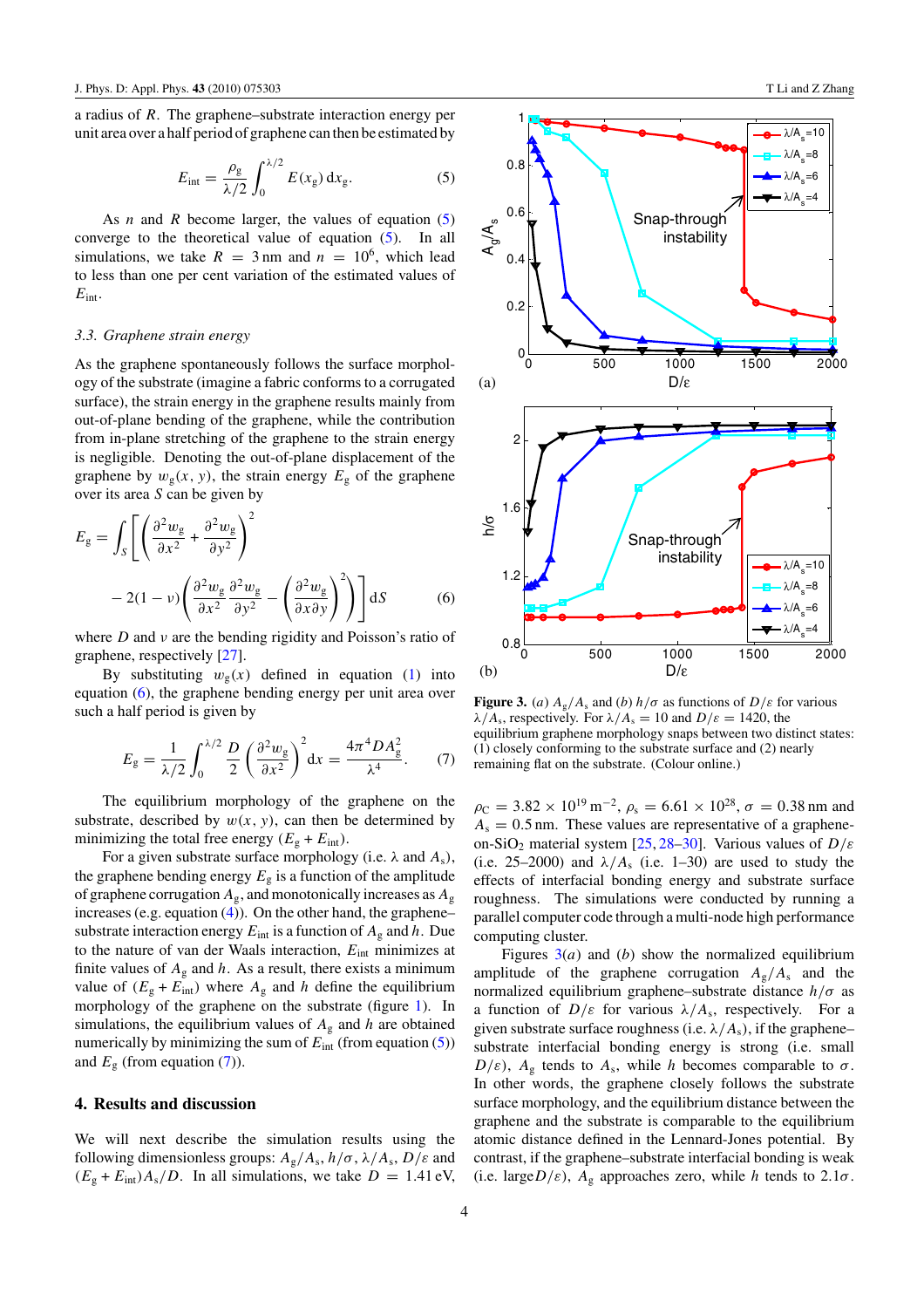<span id="page-4-0"></span>

**Figure 4.** The normalized total energy as a function of  $A_g/A_s$  for various  $D/\varepsilon$ . At a threshold value of  $D/\varepsilon = 1420$ ,  $(E_{\rm g} + E_{\rm int})$ minimizes at both  $A_g/A_s = 0.27$  and 0.86, corresponding to the two distinct states of the graphene morphology, respectively. (Colour online.)

That is, the graphene is nearly flat and does not conform to the substrate surface. For a given interfacial bonding energy (i.e.  $D/\varepsilon$ ,  $A_g$  increases and *h* decreases, as  $\lambda/A_s$  increases.

Worth noting in figure [3](#page-3-0) is that for a certain range of  $\lambda/A_s$  (e.g.  $\lambda/A_s = 4$  or 10), there is a sharp transition in the equilibrium amplitude of the graphene corrugation as the interfacial bonding energy varies. Particularly, for  $\lambda/A_s$  = 10,  $A_{\rm g}/A_{\rm s}$  drops from 0.86 to 0.27, when  $D/\varepsilon = 1420$ (figure  $3(a)$  $3(a)$ ). In other words, the graphene morphology snaps between two distinct states: closely conforming to the substrate surface and remaining nearly flat on the substrate surface, when the interfacial bonding energy reaches a threshold value. Such a snap-through instability of the graphene morphology on the substrate is also evident in figure [3\(](#page-3-0)*b*).

Figure 4 provides the energetic understanding of the above snap-through instability. For  $\lambda/A_s = 10$ , when the interfacial bonding energy is low (e.g.  $D/\varepsilon = 1250$ ),  $(E_g + E_{int})$ minimizes at  $A_g/A_s = 0.19$ . As  $D/\varepsilon$  increases,  $(E_g + E_{int})$ versus  $A_g/A_s$  curve assumes a double-well shape. At a threshold value of  $D/\varepsilon = 1420$ ,  $(E<sub>g</sub> + E<sub>int</sub>)$  minimizes at both  $A_{\rm g}/A_{\rm s} = 0.86$  and 0.27, corresponding to the two distinct states of the graphene morphology, respectively. For *D/ε* higher than the threshold value, the minimum of  $(E_g + E_{int})$ occurs at a larger *A*g*/A*s.

Besides the interfacial bonding energy, the substrate surface roughness also can influence the graphene morphology. Figure  $5(a)$  further shows the effect of substrate surface roughness  $λ/A_s$  on the graphene amplitude  $A_g/A_s$  for various values of  $D/\varepsilon$ . For a given interfacial bonding energy  $D/\varepsilon$ , there exists a threshold  $\lambda_{\min}$ , smaller than which  $A_g/A_s = 0$ (i.e. the graphene is flat, and thus not conforming to the substrate surface); and a threshold  $\lambda_{\text{max}}$ , greater than which  $A_g/A_s = 1$  (i.e. the graphene fully conforming to the substrate surface). As  $\lambda$  increases from  $\lambda_{\min}$  to  $\lambda_{\max}$ ,  $A_g/A_s$  ramps up from zero to one. This can be understood as follows. For a given amplitude of substrate surface groove *A*s, if the groove wavelength *λ* is small, conforming to substrate surface results



**Figure 5.** (*a*)  $A_g/A_s$  as a function of  $\lambda/A_s$  for various  $D/\varepsilon$ . The insets illustrate the two distinct states of the equilibrium graphene morphology. (*b*)  $h/\sigma$  as a function of  $\lambda/A_s$  for  $D/\varepsilon = 1000$ . The difference in the equilibrium distance of the two distinct states  $(\Delta h/\sigma = 1.2)$  agrees well to the amplitude of the substrate surface groove  $(A_s/\sigma = 1.3)$ . (Colour online.)

in a significant increase in the graphene bending energy (e.g.  $E_{\rm g} \propto 1/\lambda^4$  in equation [\(7\)](#page-3-0)). Consequently,  $A_{\rm g}$  tends to zero. On the other hand, if  $\lambda$  is large, the graphene bending energy becomes negligible; the graphene closely follows the substrate morphology (i.e.  $A_g/A_s$  tends to one). Figure  $5(b)$  plots the equilibrium graphene–substrate distance  $h/\sigma$  as a function of *λ*/ $A_s$  for the case of  $D/\varepsilon = 1000$ . The equilibrium distance *h* tends to be constant when  $\lambda > \lambda_{\text{max}}$  or  $\lambda < \lambda_{\text{min}}$ , corresponding to the two distinct states described above (as illustrated in the insets of figure  $5(a)$ ). The difference in the equilibrium distance of the two distinct states is  $\Delta h = 1.2\sigma = 0.459$  nm, which is quite close to the amplitude of the substrate surface groove  $A_s = 0.5$  nm, further demonstrating the distinction between the graphene morphologies in the two limiting states.

Also worth noting in figure  $5$  is that, for a certain range of graphene–substrate interfacial bonding energy (e.g.  $D/\varepsilon > 1000$ , the snap-through instability of the graphene morphology, similar to that shown in figure [3,](#page-3-0) exists. That is, the graphene morphology sharply switches between two distinct states: closely conforming to the substrate surface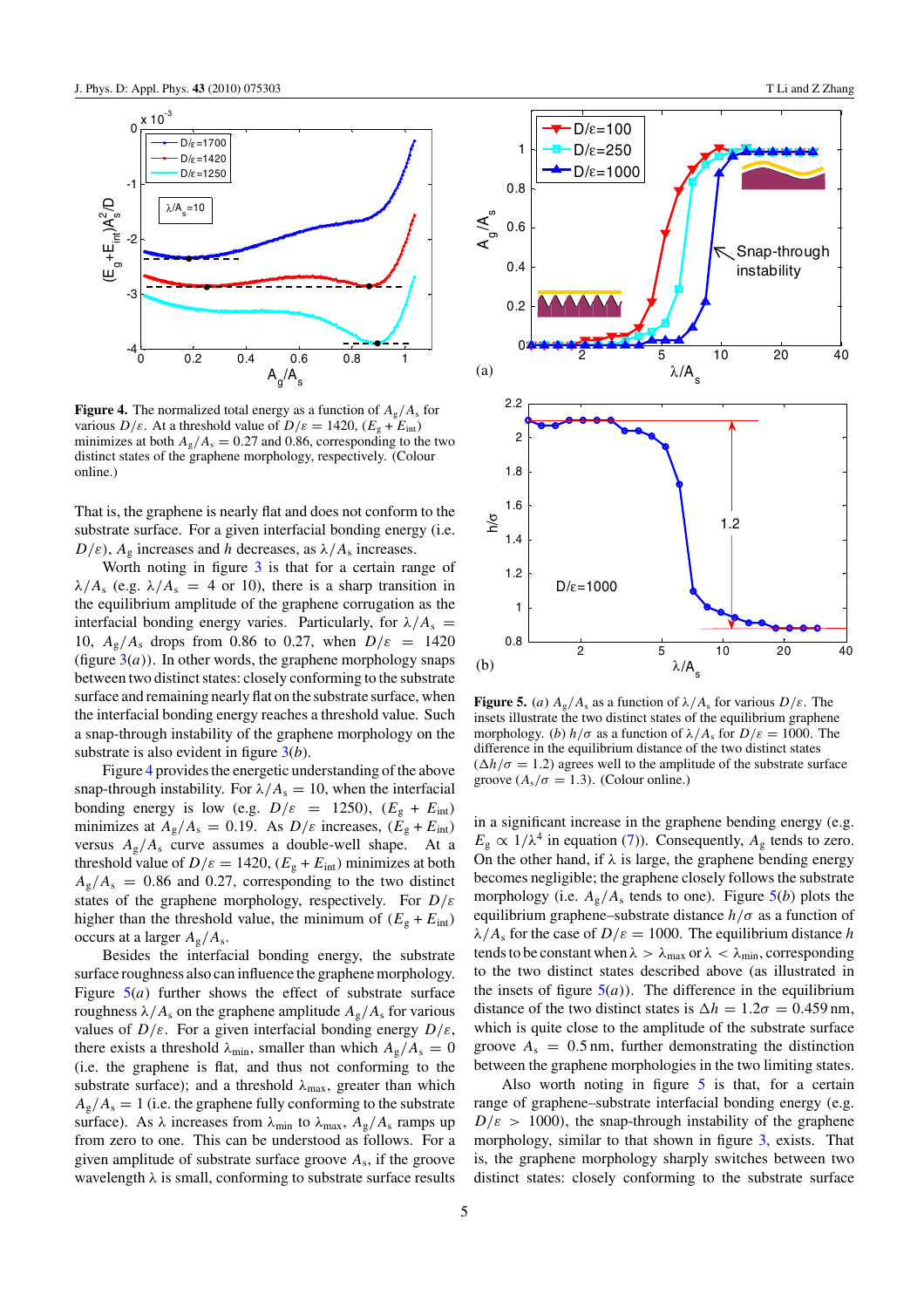<span id="page-5-0"></span>and remaining nearly flat on the substrate surface, when the substrate surface roughness  $\lambda/A_s$  reaches a threshold value. Such a threshold value increases as  $D/\varepsilon$  increases. The snapthrough instability shown in figure [5](#page-4-0) also results from the double-well feature of the total energy profile at the threshold value of  $\lambda/A_s$ , similar to that shown in figure [4.](#page-4-0)

The results reported here, combined with recent experimental observations  $[19, 21]$  $[19, 21]$  $[19, 21]$ , reveal a promising strategy to achieve quantitative control of the graphene morphology by tailoring the surface profile of the underlying substrate. While it is difficult to directly manipulate freestanding graphene at the atomistic scale [\[31\]](#page-6-0), it is feasible to pattern the substrate surface with nano-scale features via micro/nanofabrication techniques [\[32–36\]](#page-6-0). The graphene on such a patterned substrate surface will assume a regular morphology, rather than random thermal fluctuation as in its freestanding counterpart. Such a strategy is justified by recent direct experimental observation of the suppression of any intrinsic ripples in graphene regulated by the atomically flat terraces of cleaved mica surfaces [\[37\]](#page-6-0). This strong experimental evidence also suggests the robustness of the snap-through instability of graphene on substrates over the thermal fluctuations. If graphene can be tailored into desired morphologies, its unusual properties (e.g. tunable electrical conductivity and mobility), which are impossible in freestanding graphene, may be achieved. These unusual mechanical and electrical properties of the graphene can be potentially used to develop graphenebased devices. For example, the snap-through instability of the graphene demonstrated in this paper can possibly enable the design of graphene switches for nano-electronics.

In our model, the graphene is assumed to adhere to the substrate surface spontaneously during fabrication and result in negligible deformation of the substrate. When a graphene– substrate laminate is subject to external loading, the graphene strain energy due to stretching and the substrate strain energy may also need to be considered to determine the graphene morphology. In this sense, the present model overestimates the equilibrium amplitude of the graphene morphology. We also assume the weak graphene/substrate interaction. In practice, it is possible to have chemical bondings or pinnings between the graphene and the substrate, leading to enhanced interfacial bonding [\[38–40\]](#page-6-0). In this sense, the present model underestimates the equilibrium amplitude of the graphene morphology. The contribution of the chemical bonding to the interaction energy is additive to that of the van der Waals bonding, and can thus be readily incorporated in the energetic framework. We also assume that the regulated graphene morphology has the same wavelength of the substrate surface grooves. This assumption is justified if the substrate surface is modestly rough. On a severely rough substrate surface, the graphene may assume morphology of a longer wavelength to reduce the strain energy [\[41\]](#page-6-0). In this paper, we study the graphene morphology modulated by a substrate surface with two-dimensional features. The surface features of natural substrates are often random in three dimensions. It is also feasible to engineer the substrate surfaces with regular nanoscale three-dimensional features (e.g. patterned islands, pillars and/or wells). The equilibrium graphene morphology on such substrate surfaces is yet to be explored. For example, the graphene on a substrate surface with bi-sinusoidal fluctuations (i.e. in both *x* and *y* directions) also exhibits the snap-through instability reported above, but with a smaller equilibrium amplitude [\[42\]](#page-6-0). Further studies are needed to address the above issues, and will be reported elsewhere.

#### **5. Concluding remarks**

In summary, this paper envisions a promising strategy to precisely control the graphene morphology over large areas via substrate regulation. We delineate a theoretical framework to determine the substrate-regulated morphology of the graphene through energy minimization. A case study reveals the graphene snap-through instability on a substrate with sinusoidal surface grooves. The graphene with controlled morphology could enable systematic exploration into the effect of corrugation-induced strain on the transport properties of graphene, an important but largely unexplored topic. Furthermore, the rich features of the substrate-regulated graphene morphology (e.g. the snap-through instability) could find their potential applications in designing new functional graphene device components. We therefore call for new experiments to demonstrate the above-envisioned strategy.

#### **Acknowledgments**

This work has been supported by the Minta-Martin Foundation and by the Ralph E Powe Jr Faculty Award from Oak Ridge Associated Universities to TL. ZZ also acknowledges the support of the A J Clark Fellowship. The authors would like to thank E D Williams for helpful discussions and the anonymous referees for valuable comments.

#### **References**

- [1] Novoselov K S, Geim A K, Morozov S V, Jiang D, Zhang Y, Dubonos S V, Grigorieva I V and Firsov A A 2004 *Science* **306** [666–9](http://dx.doi.org/10.1126/science.1102896)
- [2] Geim A K and Novoselov K S 2007 *Nature Mater.* **6** [183–91](http://dx.doi.org/10.1038/nmat1849)
- [3] Novoselov K S, Jiang D, Schedin F, Booth T J, Khotkevich V V, Morozov S V and Geim A K 2005 *Proc. Natl Acad. Sci. USA* **102** [10451–3](http://dx.doi.org/10.1073/pnas.0502848102)
- [4] Katsnelson M I 2007 *Mater. Today* **10** [20–7](http://dx.doi.org/10.1016/S1369-7021(06)71788-6)
- [5] Geim A K 2009 *Science* **324** [1530–4](http://dx.doi.org/10.1126/science.1158877)
- [6] Chen J H, Jang C, Xiao S D, Ishigami M and Fuhrer M S 2008 *Nature Nanotechnol.* **3** [206–9](http://dx.doi.org/10.1038/nnano.2008.58)
- [7] Morozov S V, Novoselov K S, Katsnelson M I, Schedin F, Elias D C, Jaszczak J A and Geim A K 2008 *Phys. Rev. Lett.* **100** [016602](http://dx.doi.org/10.1103/PhysRevLett.100.016602)
- [8] Lee C, Wei X, Kysar J W and Hone J 2008 *Science* **321** [385–8](http://dx.doi.org/10.1126/science.1157996)
- [9] Wang X, Zhi L and Mullen K 2008 *Nano Lett.* **8** [323–7](http://dx.doi.org/10.1021/nl072838r)
- [10] Eda G, Fanchini G and Chhowalla M 2008 *Nature Nanotechnol.* **3** [270–4](http://dx.doi.org/10.1038/nnano.2008.83)
- [11] Schedin F, Geim A K, Morozov S V, Hill E W, Blake P, Katsnelson M I and Novoselov K S 2007 *Nature Mater.* **6** [652–5](http://dx.doi.org/10.1038/nmat1967)
- [12] Stoller M D, Park S J, Zhu Y W, An J H and Ruoff R S 2008 *Nano Lett.* **8** [3498–502](http://dx.doi.org/10.1021/nl802558y)
- [13] Kim K S, Zhao Y, Jang H, Lee S Y, Kim J M, Ahn J H, Kim P, Choi J Y and Hong B H 2009 *Nature* **457** [706–10](http://dx.doi.org/10.1038/nature07719)